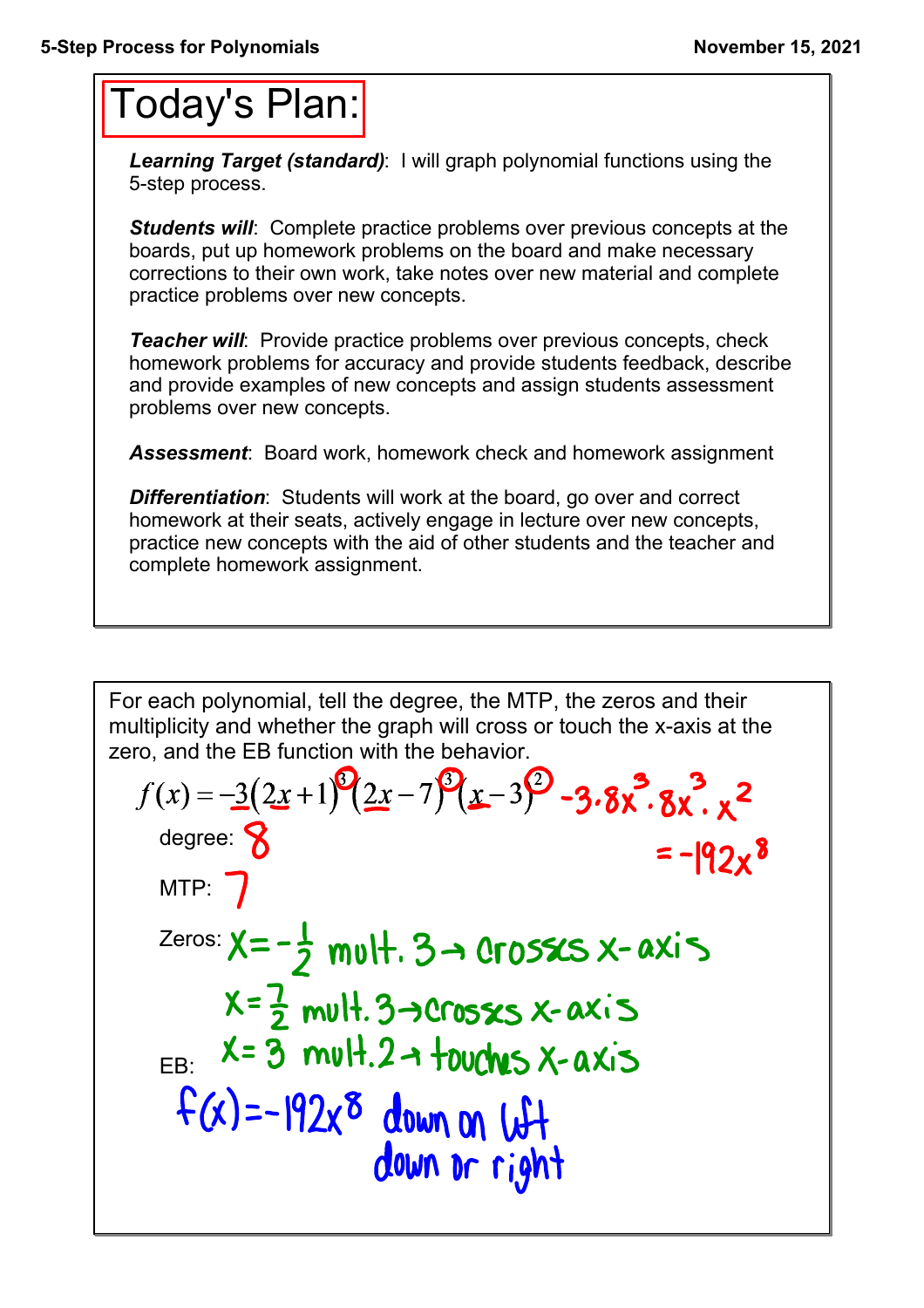For each polynomial, tell the degree, the MTP, the zeros and their multiplicity and whether the graph will cross or touch the x-axis at the zero, and the EB function with the behavior.

$$
f(x) = 4(x-3)^{2} (2x+5)^{3} (4x-3)^{2} 4 \cdot x^{2} \cdot 8x^{3} \cdot 16x^{2}
$$
  
\ndegree: 7  
\nMTP: 6  
\nZeros:  $x = 3$  mvlH. 2 → 1-2000000 x-axis  
\n $x = -\frac{5}{2}$  mvlH. 3 → 000000 x-axis  
\n $x = \frac{2}{4}$  mvlH. 2 → 1-200000 x-axis  
\n $x = \frac{2}{4}$  mvlH. 2 → 1-200000 x-axis  
\n $f(x) = 512x^{7}$  down on 10000  
\n*up* mriQnH

For each polynomial, tell the degree, the MTP, the zeros and their multiplicity and whether the graph will cross or touch the x-axis at the zero, and the EB function with the behavior.

$$
f(x) = -4(x-1)^{4} (2x+7)^{3}
$$
 -4.  $x^{4}$  · 8 $x^{3}$  -32 $x^{7}$   
degree: 7  
MTP: **6**  
Zeros:  $x=1$  muH. 4 →+buchus x-ax is  
 $x=-\frac{7}{2}$  muH. 3 → Crosss x-ax is  
EB:  
 $f(x)=-32x^{7}$  up on left  
down on right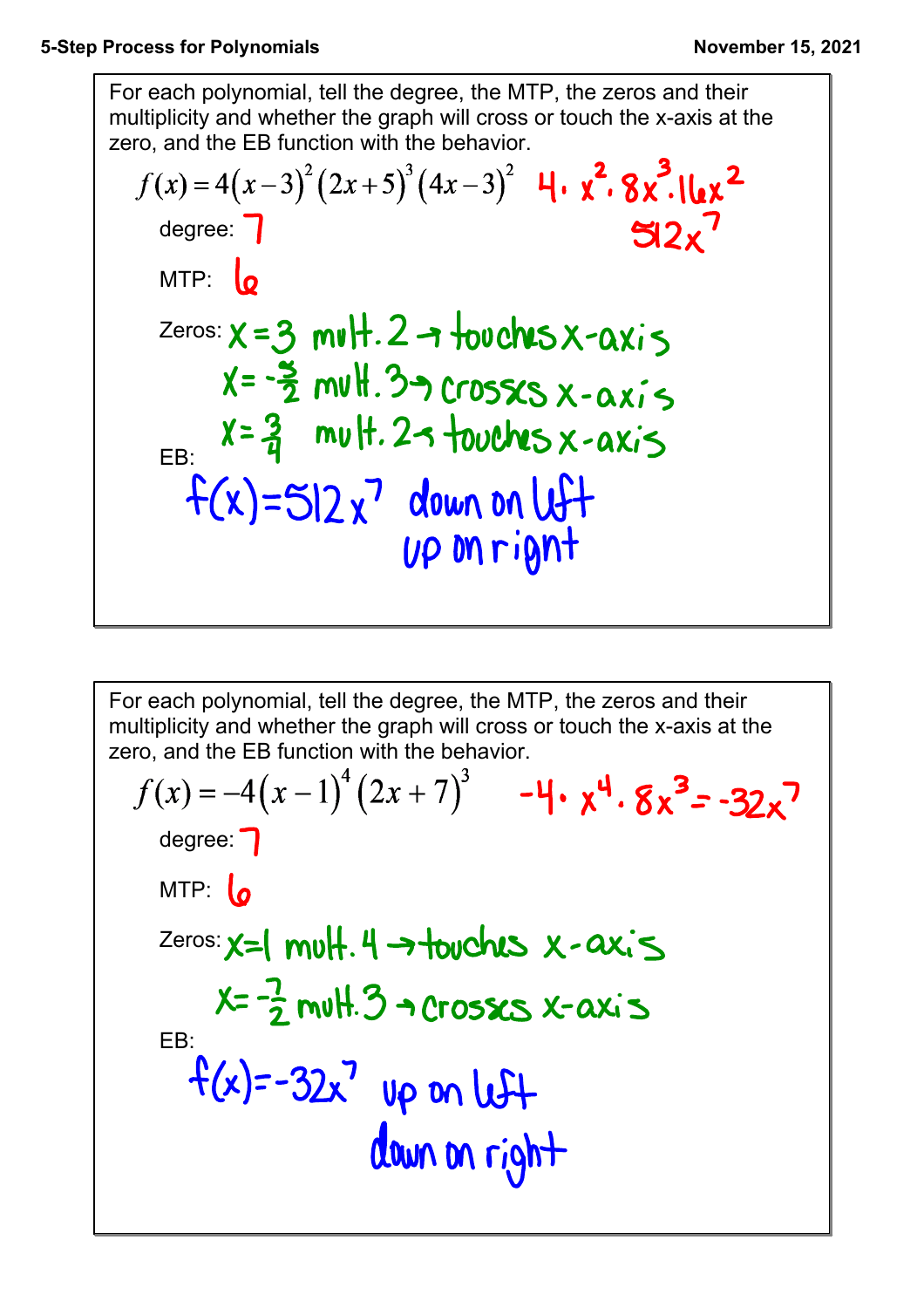For each polynomial, tell the degree, the MTP, the zeros and their multiplicity and whether the graph will cross or touch the x-axis at the zero, and the EB function with the behavior.

$$
f(x) = -3(2+3x)^{2}(x^{2}-5)^{3}-3\cdot 9x^{2} \cdot x^{4}=-27x^{8}
$$
\ndegree: 8  
\n
$$
(x+15)(x-15)^{3}
$$
\n
$$
x=-\frac{2}{3} \text{ m}v+2 \rightarrow \text{t}v\text{c}b+3 \rightarrow \text{c}v\text{-}ax+3
$$
\n
$$
x=-15 \text{ m}v+3 \rightarrow \text{c}v\text{-}ax+3
$$
\nEB:  $x = 15 \text{ m}v+3 \rightarrow \text{c}v\text{-}ax+3$   
\n
$$
f(x) = -27x^{8} \text{ down on } u+f
$$
\ndown on right

Graphing a Polynomial Function: "5-Step Process"  
\n1) State the degree and the MTP. Factor the function, if necessary, and then:  
\na) Find the x-intercepts, if any, by solving the equation 
$$
f(x) = 0
$$
  
\nb) Find the y-intercept by letting  $x = 0$  and finding the value of  $f(0)$   
\n $f(x) = x^2(x-2)$   $x^2 \cdot x = x^3$   
\n $f(x) = x^2(x-2)$   $x^2 \cdot x = x^3$   
\n $f(x) = x^2(x-2)$   $x^2 \cdot x = x^3$   
\n $f(x) = x^2(x-2)$   $x^2 \cdot x = x^3$   
\n $f(x) = x^2(0-2)$   
\n $f(x) = x^2(0-2)$   
\n $f(x) = x^2(0-2)$   
\n $f(x) = x^2(0-2)$   
\n $f(x) = x^2(0-2)$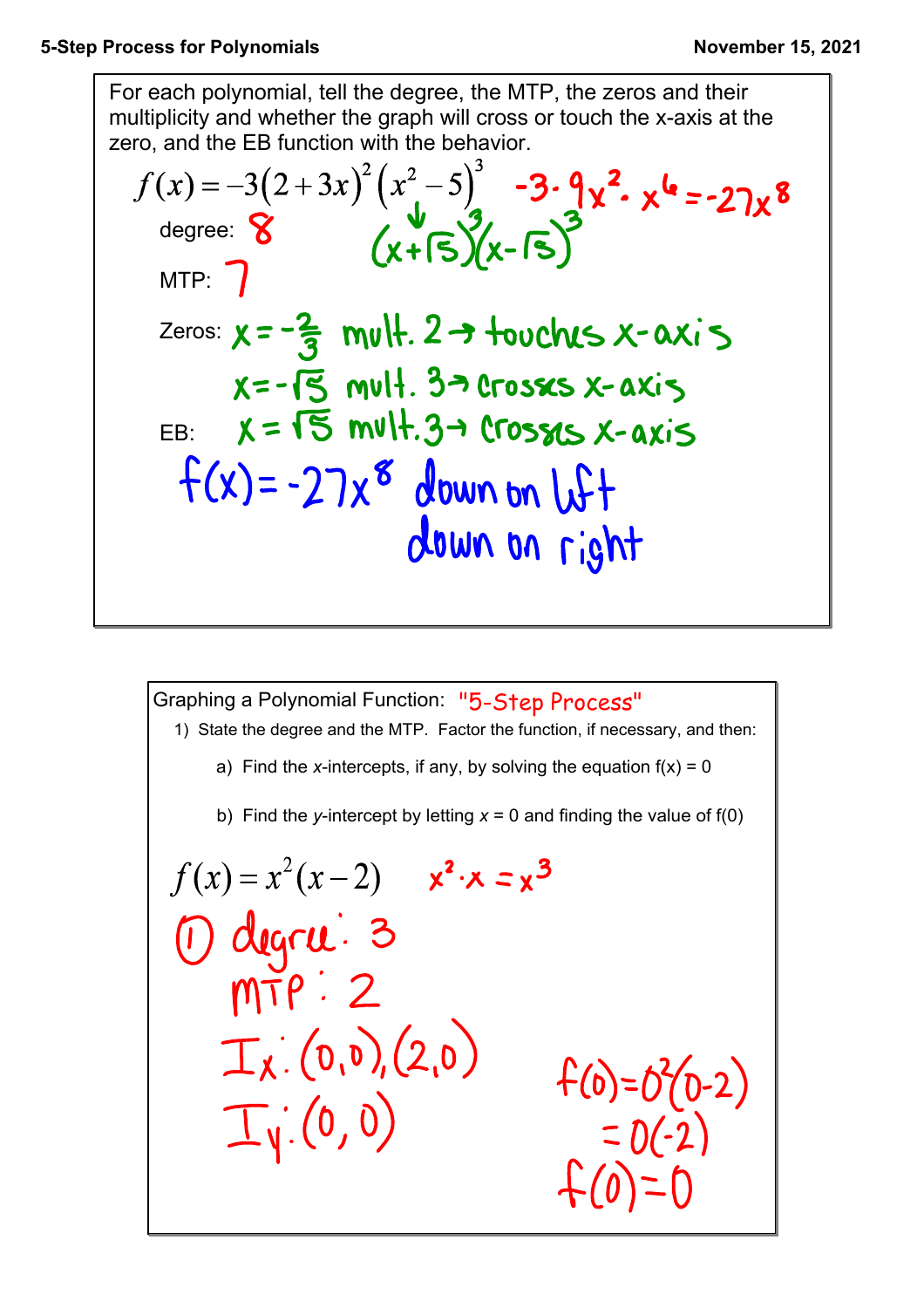

Graphing a Polynomial Function:

4) Use the factors(s) and test numbers to find intervals on which the graph of f(x) is above the *x*-axis and intervals on which the graph is below the *x*-axis.

• this will be a form of a  $+/-$  chart

$$
f(x) = x^{2}(x-2)
$$
\n
$$
x^{2} + 6 + \frac{1}{2} + \frac{1}{2} + \frac{1}{2} + \frac{1}{2} + \frac{1}{2} + \frac{1}{2} + \frac{1}{2} + \frac{1}{2} + \frac{1}{2} + \frac{1}{2} + \frac{1}{2} + \frac{1}{2} + \frac{1}{2} + \frac{1}{2} + \frac{1}{2} + \frac{1}{2} + \frac{1}{2} + \frac{1}{2} + \frac{1}{2} + \frac{1}{2} + \frac{1}{2} + \frac{1}{2} + \frac{1}{2} + \frac{1}{2} + \frac{1}{2} + \frac{1}{2} + \frac{1}{2} + \frac{1}{2} + \frac{1}{2} + \frac{1}{2} + \frac{1}{2} + \frac{1}{2} + \frac{1}{2} + \frac{1}{2} + \frac{1}{2} + \frac{1}{2} + \frac{1}{2} + \frac{1}{2} + \frac{1}{2} + \frac{1}{2} + \frac{1}{2} + \frac{1}{2} + \frac{1}{2} + \frac{1}{2} + \frac{1}{2} + \frac{1}{2} + \frac{1}{2} + \frac{1}{2} + \frac{1}{2} + \frac{1}{2} + \frac{1}{2} + \frac{1}{2} + \frac{1}{2} + \frac{1}{2} + \frac{1}{2} + \frac{1}{2} + \frac{1}{2} + \frac{1}{2} + \frac{1}{2} + \frac{1}{2} + \frac{1}{2} + \frac{1}{2} + \frac{1}{2} + \frac{1}{2} + \frac{1}{2} + \frac{1}{2} + \frac{1}{2} + \frac{1}{2} + \frac{1}{2} + \frac{1}{2} + \frac{1}{2} + \frac{1}{2} + \frac{1}{2} + \frac{1}{2} + \frac{1}{2} + \frac{1}{2} + \frac{1}{2} + \frac{1}{2} + \frac{1}{2} + \frac{1}{2} + \frac{1}{2} + \frac{1}{2} + \frac{1}{2} + \frac{1}{2} + \frac{1}{2} + \frac{1}{2} + \frac{1}{2} + \frac{1}{2} + \frac{1}{2} + \frac{1}{2} + \frac{1}{2} + \frac
$$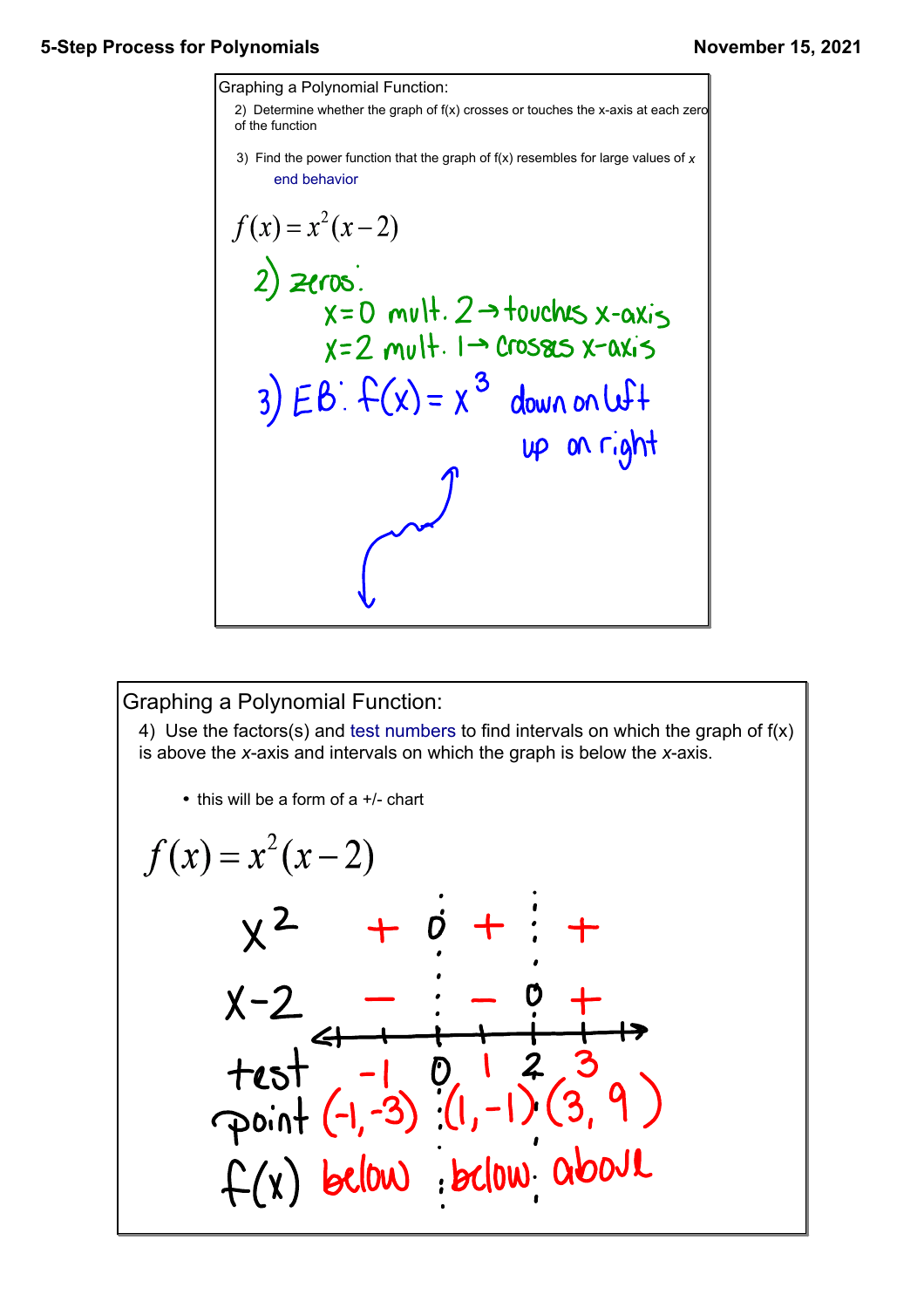

Graphing a Polynomial Function:

5) Plot points obtained in Steps 1 and 4, and use the remaining information to connect them with a smooth, continuous curve. $\ddot{\textbf{t}}$ 

$$
f(x) = x^2(x-2)
$$